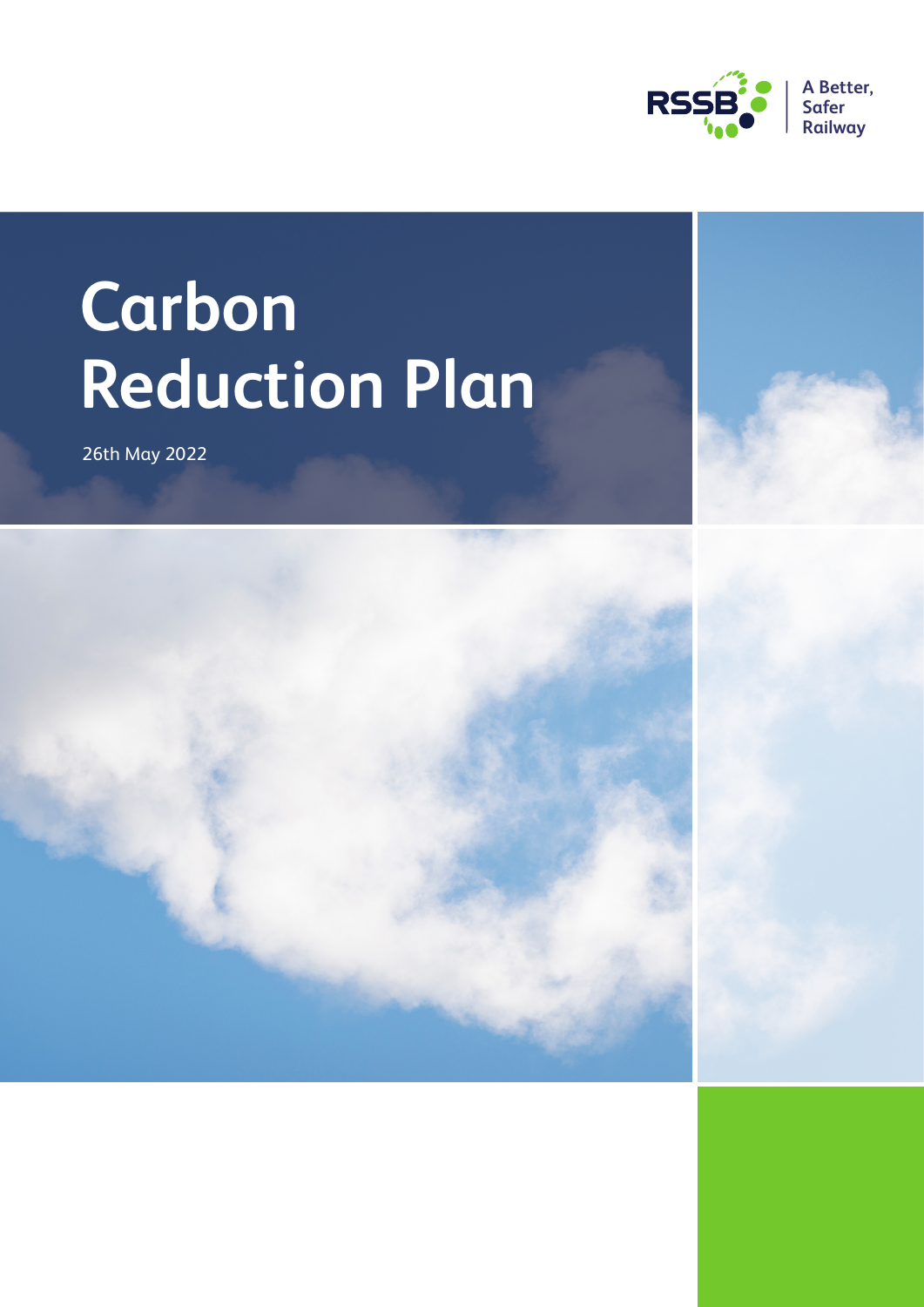

### **Commitment to achieving Net Zero**

# Rail Safety and Standards Board (RSSB) is committed to achieving Net Zero emissions by 2050.

#### **Baseline Emissions Footprint**

Baseline emissions are a record of the greenhouse gases that have been produced in the past and were produced prior to the introduction of any strategies to reduce emissions. Baseline emissions are the reference point against which emissions reduction can be measured.

| <b>Baseline Year:</b>                                                                                                                                                                                     | 2019/2020 |
|-----------------------------------------------------------------------------------------------------------------------------------------------------------------------------------------------------------|-----------|
| <b>Additional Details relating to the Baseline Emissions calculations:</b>                                                                                                                                |           |
| RSSB baseline year of emissions is recorded at 2019/20. This was the first year for which RSSB<br>considered to have reliable data through their Streamlined Energy and Carbon Reporting activity (SECR). |           |

Scope 2 emissions detailed in this report are attributed to energy usage at the Helicon office, the single office facility occupied by RSSB.

Scope 3 emissions are attributed to fuel use of hire vehicles for RSSB business.

#### **Baseline year emissions (2019/20):**

| <b>Emissions</b>        | Total (tCO <sub>2</sub> e)                                                       |
|-------------------------|----------------------------------------------------------------------------------|
| Scope 1                 | $\overline{0}$ (RSSB does not own or control<br>any direct sources of emissions) |
| <b>Scope 2</b>          | 59.89                                                                            |
| Scope 3                 | 4.30                                                                             |
| <b>Total Emmissions</b> | 64 19                                                                            |

### **Current Emissions Reporting (2021/22):**

| <b>Emissions</b>              | Total (tCO <sub>2</sub> e)                                                 |
|-------------------------------|----------------------------------------------------------------------------|
| <b>Scope 1</b>                | <b>O</b> (RSSB does not own or control any<br>direct sources of emissions) |
| <b>Scope 2</b>                | 44.90                                                                      |
| Scope 3                       | 4.76                                                                       |
| <b>Total Emmissions</b> 49.66 |                                                                            |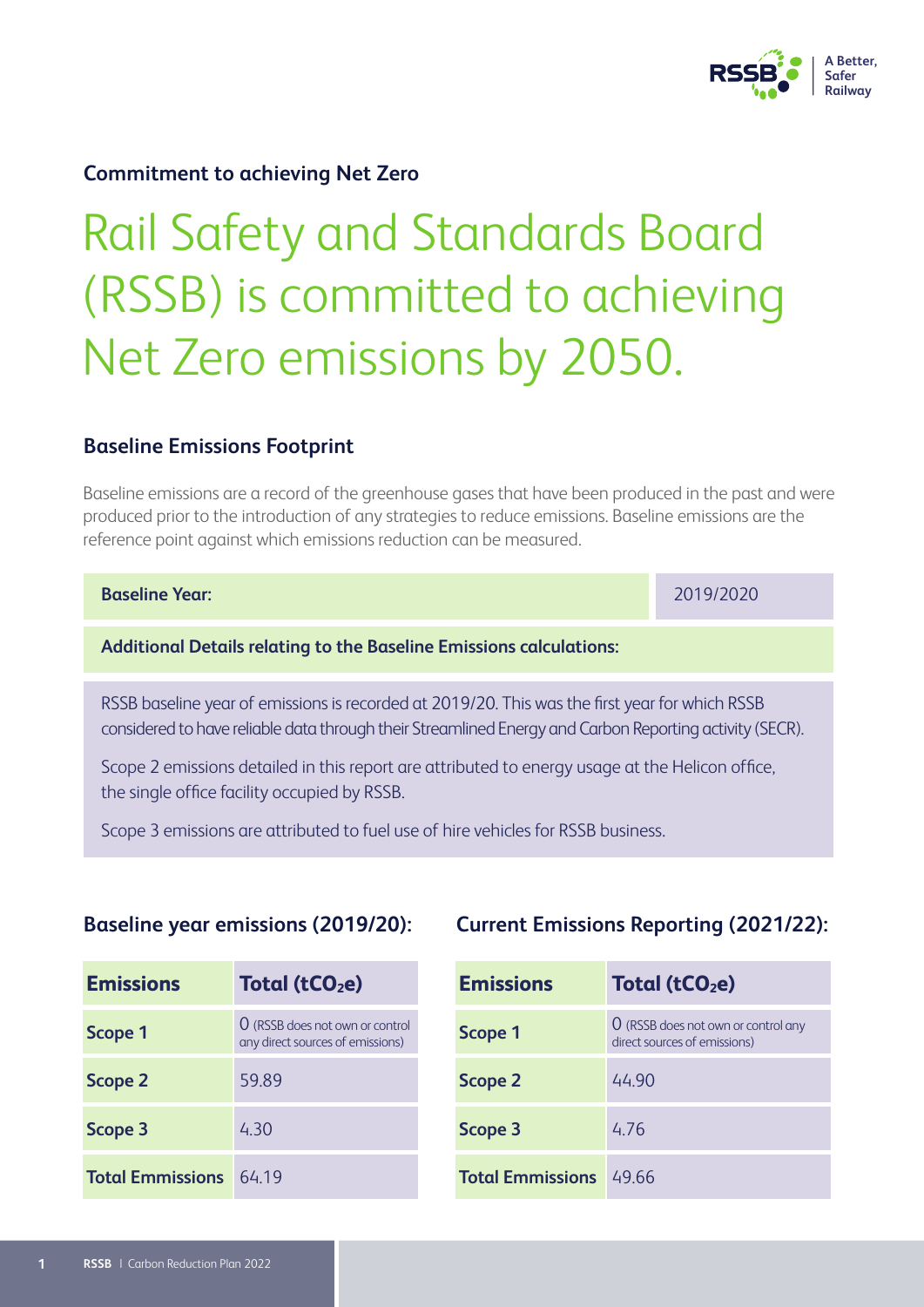

# **Emissions Reduction Targets**

To continue our progress to achieving Net Zero, we have adopted the following carbon reduction targets.

We are targeting a reduction in carbon emissions of 10% tCO2e by end March 2024 from our baseline year 19/20.

Targets for carbon reduction, potentially defined by applying a science based approach, will be set for railway Control Period 7 (2024-2029) and the Carbon Reduction Plan will be updated accordingly.



Progress against these targets can be seen in the graph below:

# **Carbon Reduction**

The carbon emissions reduction achieved during the two years since the 2019/20 baseline equate to 14.53 tCO2e, a 23% reduction.

The following measures and projects have been completed or implemented since the 2019/20 baseline.

- 1. All computer monitors are low energy, purchased recently in the last 3 years.
- 2. LED and PIR lighting controls within the building
- 3. Air conditioning and heating is controlled by managing all of the 64 fan core units in the ceiling ensuring optimum control of the RSSB office within the Helicon.
- 4. Hybrid working arrangements in place enabled by a published smart working policy, summarised in the following excerpt; **"we give our people choice and flexibility over when and where they work. For guidance, we expect Smart Working arrangements to mean that people will be working from the office two or three days per week with the remainder remotely."**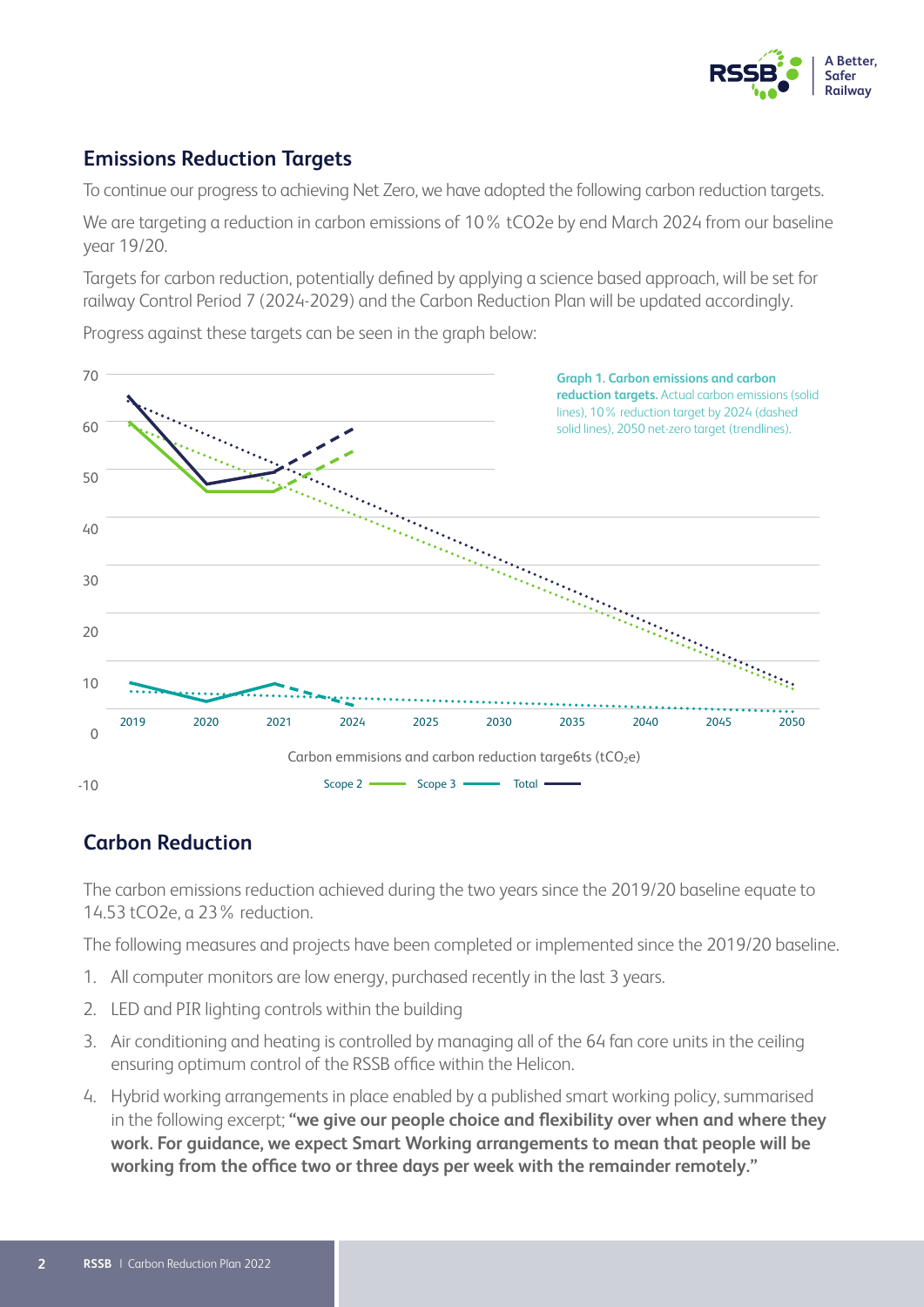

# **Carbon Reduction Commitments**

In the future we will seek to implement further measures to reduce carbon by;

- 1. Only purchasing renewable, zero carbon, energy for our office.
- 2. Moving to only procure electric company and hire vehicles.
- 3. Aligning our business to accredited management systems and standards:
	- Environmental Management System (ISO14001),
	- Energy Management System (ISO50001),
	- Sustainable Procurement (ISO20400).

These management systems would develop detailed objectives and targets committing the business to continual improvement across all aspects of sustainability affected by RSSB activities.

## **Declaration and Sign Off**

This Carbon Reduction Plan has been completed in accordance with PPN 06/21 and associated guidance and reporting standard for Carbon Reduction Plans.

Emissions have been reported and recorded in accordance with the published reporting standard for Carbon Reduction Plans and the GHG Reporting Protocol corporate standard and uses the appropriate Government emission conversion factors for greenhouse gas company reporting .

Scope 2 emissions have been reported in accordance with SECR requirements, and the required subset of Scope 3 emissions have been reported in accordance with the published reporting standard for Carbon Reduction Plans and the Corporate Value Chain (Scope 3) Standard .

This Carbon Reduction Plan has been reviewed and signed off by the RSSB Executive Committee.

# **Signed on behalf of the Supplier:**

Jack K

**Mark Phillips** CEO, RSSB